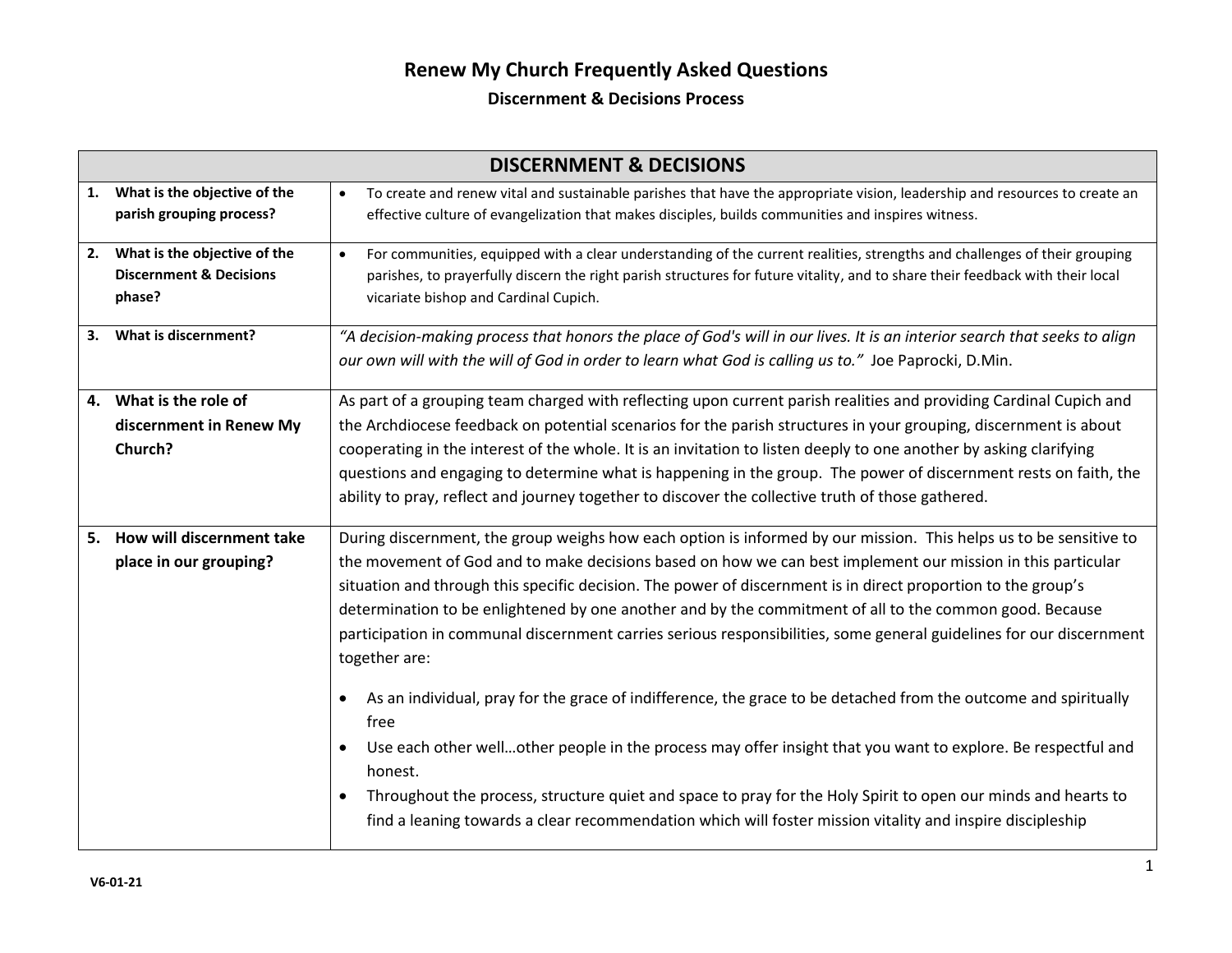|    | 6. Is our church or school going to | No decisions have been made. The purpose of the parish grouping process is to provide Cardinal Cupich with as much<br>$\bullet$                                                                             |
|----|-------------------------------------|-------------------------------------------------------------------------------------------------------------------------------------------------------------------------------------------------------------|
|    | close?                              | feedback and information as possible to make the right decisions for each faith community.                                                                                                                  |
|    |                                     | During the process, the Archdiocese will put forth some possibilities of what final outcomes could be. But these are<br>$\bullet$                                                                           |
|    |                                     | conversation starters only $-$ the grouping team has the opportunity to offer other possibilities.                                                                                                          |
|    |                                     | These conversation-starters will be shared at our second parish conversation.<br>$\bullet$                                                                                                                  |
|    |                                     | School structures will be reviewed by the Office of Catholic Schools under a separate process.<br>$\bullet$                                                                                                 |
| 7. | How many parishes and schools       | There is no pre-determined or targeted number of closures.<br>$\bullet$                                                                                                                                     |
|    | are going to close? I heard in      | What the Archdiocese will do through this process is evaluate how to organize our parishes so that they are vibrant, vital<br>$\bullet$                                                                     |
|    | the news 100 will close.            | and sustainable long-term, of course taking into consideration the reality of fewer pastors as well as other key factors.                                                                                   |
| 8. | What is a grouping?                 | A grouping is a set of parishes and schools that will, together, build a renewed, vital, and sustainable Catholic presence for<br>$\bullet$<br>the good of all people in the grouping by first considering: |
|    |                                     | How can we benefit from a more collaborative use of combined human and financial resources?<br>$\circ$                                                                                                      |
|    |                                     | What are some of the structural challenges we face, i.e., building conditions, shrinking populations, parking?<br>$\circ$                                                                                   |
|    |                                     | How can we be more effective through collaboration to achieve our mission of making disciples, building communities<br>$\circ$                                                                              |
|    |                                     | and inspiring witness?                                                                                                                                                                                      |
|    |                                     |                                                                                                                                                                                                             |
| 9. | Who is the Grouping Feedback        | The GFDT is a gathering of leaders from each parish in a grouping. These leaders are invited by their pastor to take on this<br>$\bullet$                                                                   |
|    | & Discernment Team (GFDT)           | role and are typically selected based on a level of prior experience in supporting the mission of the parish, their capacity to                                                                             |
|    | and what do they do?                | bring forth an open mind and heart as to what the Holy Spirit is asking of the community, and the ability to participate in<br>the entire process, which spans several months.                              |
|    |                                     | The team meets for 3-4 months to discuss and prayerfully discern the ministerial and operational strengths and challenges<br>$\bullet$                                                                      |
|    |                                     | of the parishes within their particular grouping.                                                                                                                                                           |
|    |                                     | Eventually the GFDT will provide feedback and information about its grouping for the RMC leadership to review and<br>$\bullet$                                                                              |
|    |                                     | present recommendations to the Cardinal so he can make final decisions regarding potential changes to parish structures.                                                                                    |
|    | 10. How was our grouping            | Groupings were determined through a consultative process that includes feedback and input from the local Vicar (auxiliary<br>$\bullet$                                                                      |
|    | determined (i.e., who is in our     | bishop), deans, pastors, parish councils and other lay leadership.                                                                                                                                          |
|    | grouping)?                          | Groupings are also based on recommendations from the Archdiocese taking into consideration geography (parishes and<br>$\bullet$                                                                             |
|    |                                     | schools relatively close in proximity), commonalities (e.g., similar communities served), and relationships (e.g. occasionally                                                                              |
|    |                                     | attend Mass at more than one parish in the grouping).                                                                                                                                                       |
|    |                                     |                                                                                                                                                                                                             |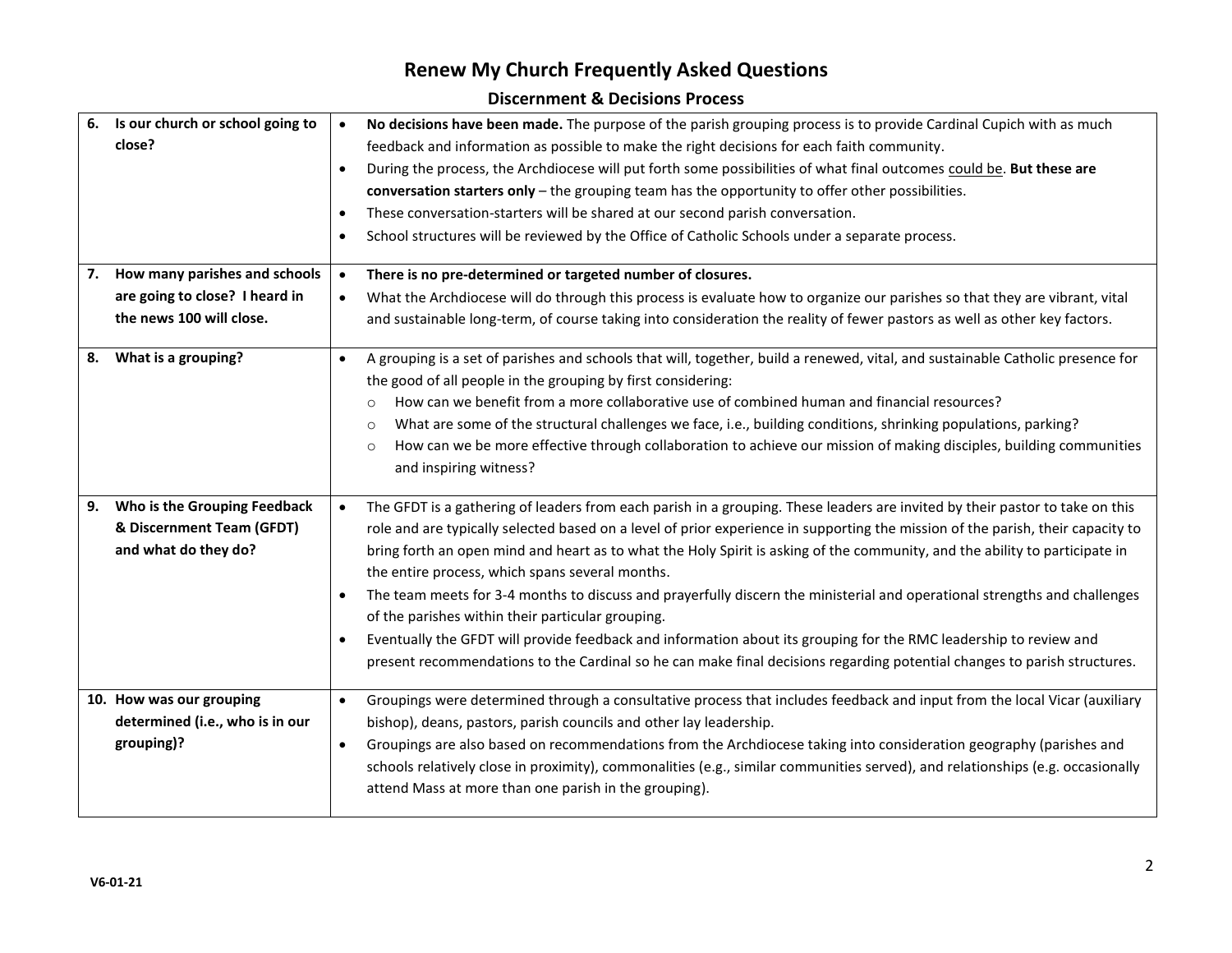| 11. How much impact will our        | $\bullet$ | Cardinal Cupich has made it clear that there will be no decisions on future grouping structures until he receives the local   |
|-------------------------------------|-----------|-------------------------------------------------------------------------------------------------------------------------------|
| feedback actually have? A           |           | input. The process will involve giving feedback and offering alternatives to a draft of possible scenarios offered by the     |
| decision has already been           |           | Archdiocese.                                                                                                                  |
| made, hasn't it?                    |           | While Cardinal Cupich has the responsibility to make final decisions, he has insisted that local communities have the duty to |
|                                     |           | provide input to help him understand the situation and which possibilities will be best for the future.                       |
|                                     | $\bullet$ | To get the discussion going on the local level in a way that is attentive to the realities of the parishes involved, the      |
|                                     |           | Archdiocese will offer potential scenarios during the process. However, these initial scenarios are intended to provoke       |
|                                     |           | discussion and do not represent the only possibilities.                                                                       |
|                                     | $\bullet$ | The groupings will have the opportunity to offer alternatives scenarios. Feedback will be submitted on all viable             |
|                                     |           | possibilities discussed.                                                                                                      |
|                                     |           |                                                                                                                               |
| 12. Who is on the Commission? Is it | $\bullet$ | The Commission consists of both laity and clergy from each of the 6 geographical archdiocesan vicariates. It is one           |
| the same Commission for all         |           | Commission used for all groupings.                                                                                            |
| groupings?                          | $\bullet$ | The Commission includes:                                                                                                      |
|                                     |           | 2 lay representatives from each of the Archdiocese's 6 vicariates (12 people),<br>$\circ$                                     |
|                                     |           | 1 representative from the Archdiocese's Pastoral Council<br>$\circ$                                                           |
|                                     |           | 2 pastor representatives<br>$\circ$                                                                                           |
|                                     |           | Vicar General and Chief Operating Officer (2 people)<br>$\circ$                                                               |
|                                     |           | Each regional vicar participates in the review of his respective groupings<br>$\circ$                                         |
|                                     |           | 3 priest representatives:<br>$\circ$                                                                                          |
|                                     |           | Cardinal's Liaison for Renew My Church                                                                                        |
|                                     |           | Vicar for Professional and Pastoral Development of Priests                                                                    |
|                                     |           | Priest Placement Board representative                                                                                         |
|                                     | $\bullet$ | An important role of the Commission is to ensure consistency in approach across all groupings.                                |
| 13. What does it mean to combine    | $\bullet$ | This means that two or more currently independent parishes unite as one parish organization, led by one pastor and staff      |
| or merge or unify parishes?         |           | team, with one set of financial statements, one budget, one Parish Council, one Finance Council.                              |
|                                     | $\bullet$ | A combined or unified parish may retain some or even all churches as active worship sites of the combined parish.             |
|                                     | $\bullet$ | In most cases, parish combinations in Renew My Church will take the form of creating a new parish with a new name. This       |
|                                     |           | means that Parish A and Parish B would come together to form a new Parish C.                                                  |
|                                     | $\bullet$ | We have also seen additional options during the last few waves of the RMC process, including parishes becoming missions       |
|                                     |           | of other parishes (rather than a completely separate entity) or a smaller parish merging into a larger parish without a name  |
|                                     |           | change and with minimal structural change to the larger parish.                                                               |
|                                     |           |                                                                                                                               |